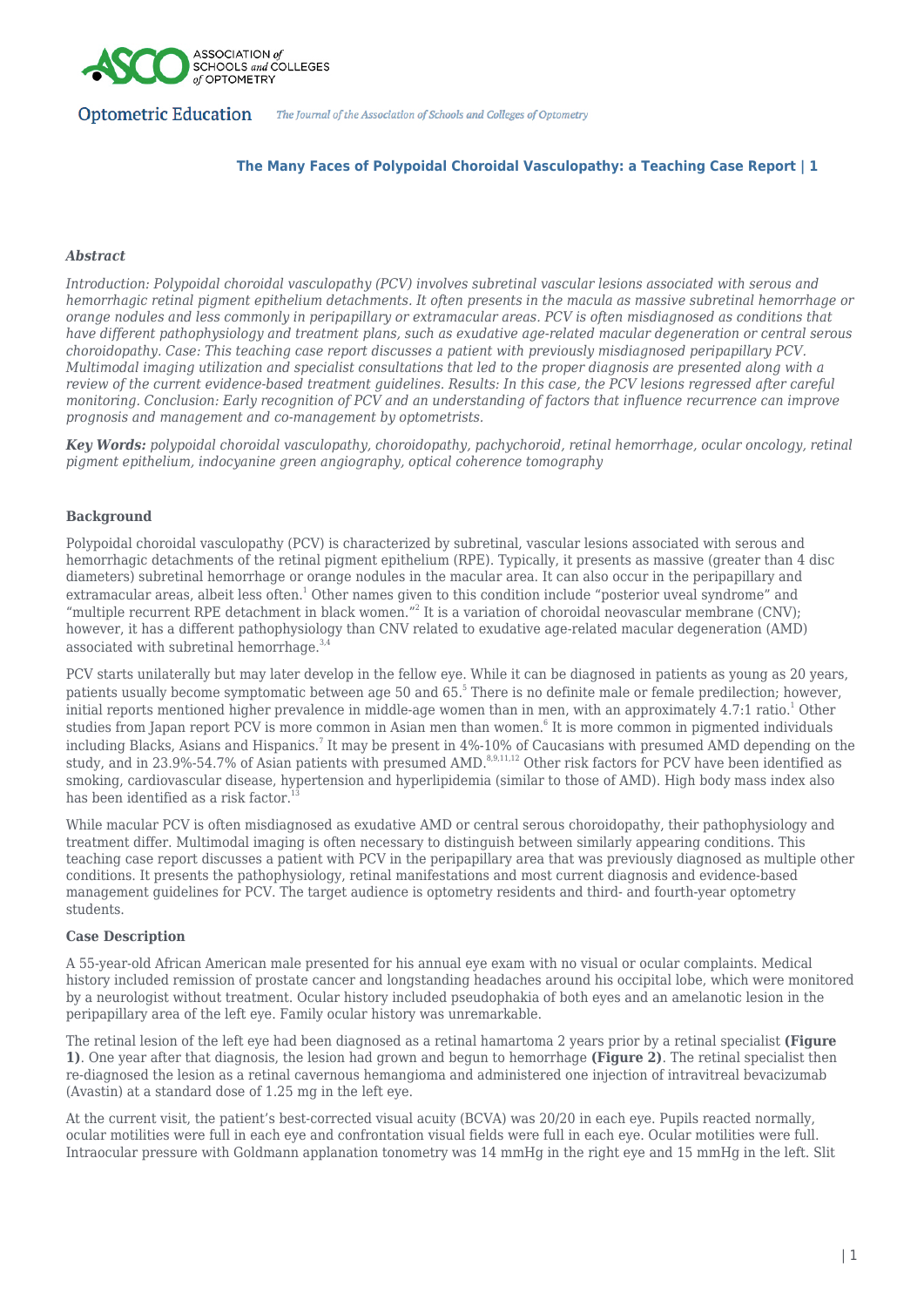

#### **The Many Faces of Polypoidal Choroidal Vasculopathy: a Teaching Case Report | 2**

lamp exam was unremarkable and posterior chamber intraocular lenses were clear and centered in each eye.

Dilated fundus exam revealed an amelanotic lesion in the peripapillary area of the left eye with two associated hemorrhages: one was located superior-temporal and one superior-nasal **(Figure 3)**. On photographic review, it seemed the lesion had grown. The right eye's fundus evaluation was unremarkable. Cirrus optical coherence tomography (OCT) at the area of the lesion revealed the presence of enlarged pachyvessels with subretinal fluid **(Figure 4)**. More advanced OCT imaging was not available at the facility.

Given the patient's history of headaches and the growing lesion (now associated with retinal hemorrhaging), magnetic resonance imaging of the brain and orbits was ordered to rule out a space-occupying lesion. The results were normal. The patient was also referred to an ocular oncologist who ordered indocyanine green angiography (ICGA) and fluorescein angiography (FA) to properly diagnose the condition. ICGA revealed focal hyperfluorescent "polyps" during the early phase and leakage from "polyps" during the late phase, which was instrumental in the diagnosis **(Figure 5)**.

The patient was diagnosed with PCV in the left eye based on the fundoscopic and angiographic findings. The ocular oncologist recommended photodynamic therapy (PDT) alone or in combination with anti-vascular endothelial growth factor (VEGF) treatment in the future if the vision were to become affected. Fortunately, the lesion and the hemorrhages regressed with monitoring alone at the subsequent 3- and 6-month follow-up visits **(Figure 6)**. The retina specialist continued to monitor the patient without treatment.



of left eye was identified 2 years prior and diagnosed as retinal hamartoma. [Click to enlarge](https://journal.opted.org/wp-content/uploads/2022/03/WS22.P6.Fig1_.jpg)

was re-diagnosed as retinal cavernous hemangioma. [Click to enlarge](https://journal.opted.org/wp-content/uploads/2022/03/WS22.P6.Fig2_.jpg)



**Figure 5.** A) Early-phase ICGA shows focal polyps. B) Late-phase ICGA shows leakage from polyps. [Click to](https://journal.opted.org/wp-content/uploads/2022/03/WS22.P6.Fig5_.png) [enlarge](https://journal.opted.org/wp-content/uploads/2022/03/WS22.P6.Fig5_.png)





**Figure 6.** The regressed PCV lesion at the 3-month follow-up visit. [Click to enlarge](https://journal.opted.org/wp-content/uploads/2022/03/WS22.P6.Fig6_.jpg)

**Figure 4.** Cirrus SD-OCT shows an enlarged pachyvessel (red arrow) and subretinal fluid (gray arrow). [Click to enlarge](https://journal.opted.org/wp-content/uploads/2022/03/WS22.P6.Fig4_.jpg)

#### **Education Guidelines**

This case report is appropriate for discussion among third- and fourth-year optometry students and would be most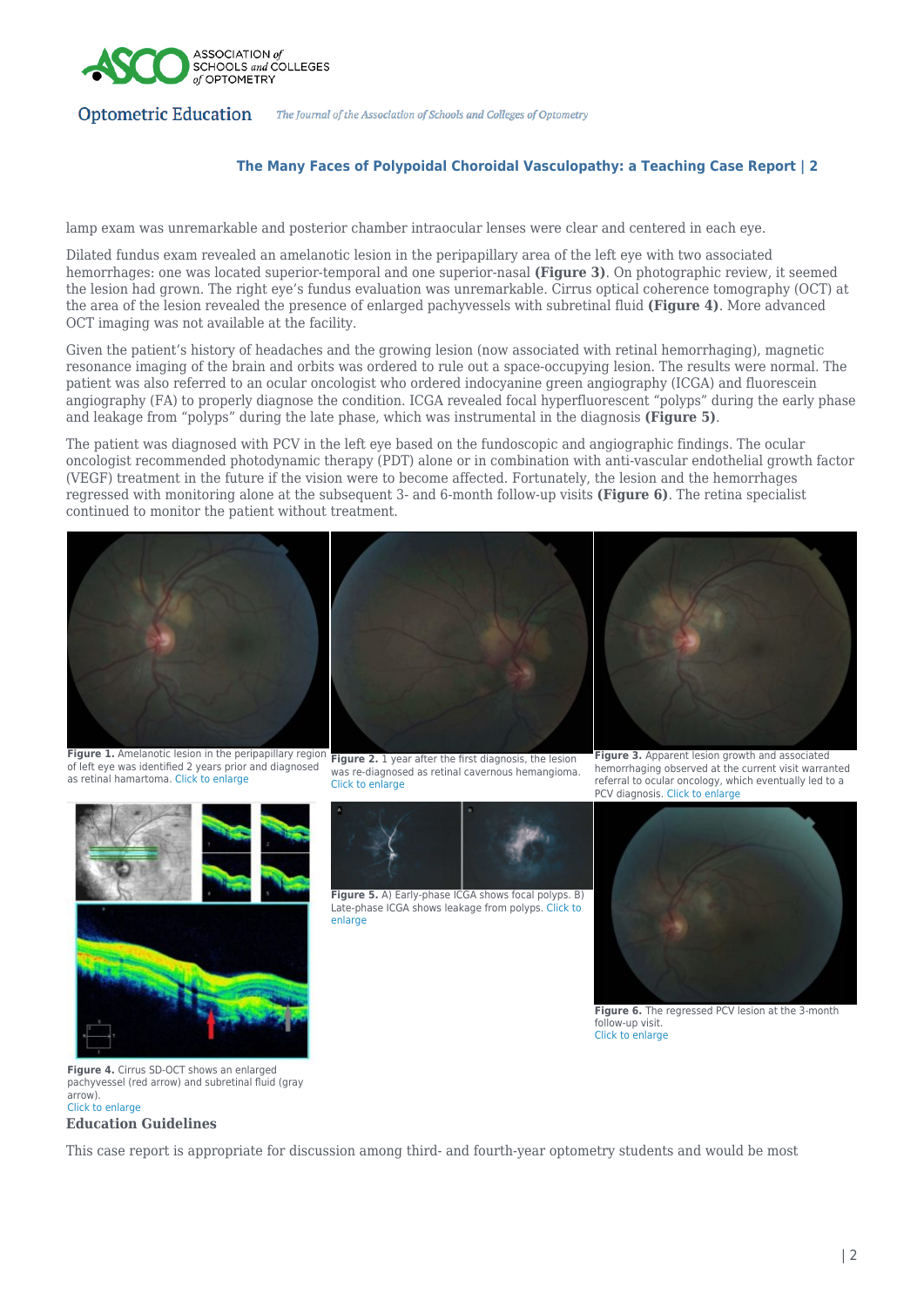

# **The Many Faces of Polypoidal Choroidal Vasculopathy: a Teaching Case Report | 3**

applicable to those in primary care or ocular disease rotations. The authors recommend presenting the case as a PowerPoint with concurrent verbal discussion. A slide presentation is ideal for step-by-step case review with graphics and ancillary test results. A parallel verbal discussion of the case report should incorporate **Table 1** and **Figure 7** as teaching tools. Table 1 aids in teaching proper classification and description of PCV lesions. Figure 7 is a tool for teaching PCV treatment and management recommendations. The verbal discussion should also include the discussion questions (below) to evaluate the learning objectives and student understanding of the condition, its management and treatment. The discussion questions should be completed once the case and discussion section of the paper have been thoroughly read and reviewed.

#### *Key concepts*

- 1. Identify demographics and epidemiology of PCV
- 2. Identify clinical presentation of PCV
- 3. Consider appropriate differential diagnoses
- 4. Review pachychoroid classification of retinal disease
- 5. Determine appropriate referral and treatment recommendations

## *Learning objectives*

- 1. Identify the various types and clinical manifestations of PCV
- 2. Understand the ocular anatomy of the condition along with its classification on the pachychoroid spectrum
- 3. Identify testing needed to confirm the PCV diagnosis, specifically OCT, FA and ICGA
- 4. Understand how the recommended treatment correlates with the pathophysiology

## *Discussion questions*

- 1. What clinical signs and patient symptoms would be expected in a case of PCV?
- 2. What additional testing would assist in the diagnosis of PCV?
- 3. What are the typical features of this condition on OCT, FA and ICGA?
- 4. What newer multimodal imaging features assist in diagnosis of PCV? How do they differentiate PCV from similarappearing conditions such as exudative AMD?
- 5. What specialty referrals would you consider making if you suspect PCV? What is the role of the optometrist in comanaging this condition with a specialist(s)?
- 6. What is the current evidence-based treatment for PCV?
- 7. What is the prognosis for PCV?
- 8. What factors can influence the recurrence of PCV lesions after PDT?

## **Discussion**

PCV was first described by Yannuzzi as peculiar polypoidal, subretinal, vascular lesions associated with serous and hemorrhagic detachments of the RPE in the macula.<sup>1</sup> Yuzawa reported two distinct subtypes of PCV. The first type has both feeder and draining vessels, also known as branching vascular network (BVN). The second type has few inter-connecting channels but no BVN. The former is termed polypoidal choroidal CNV; the latter is termed typical PCV. He described polypoidal CNV as a deformation of the CNV under the RPE. In contrast, typical PCV without BVN is characterized by hyalinized arteriolosclerosis of choroidal vessels. Vitrectomy of a typical PCV eye shows massive exudative change in blood plasma and basement membrane-like deposits of slight granulomatous tissue beneath Bruch's membrane.<sup>4</sup>

Genetic studies have linked subtypes of PCV to particular genes. Complement factor H and age-related maculopathy susceptibility (ARMDS2) gene is seen in Japanese and Caucasian patients with polypoidal CNV, but not in typical PCV.<sup>4</sup> Both these genes are strongly associated with exudative AMD.<sup>4,14,15</sup> Tanaka and associates suggested complement component-2 and complement factor B gene variants might be possible genetic markers for polypoidal CNV, but not typical PCV.<sup>16</sup>These genes are known activators of alternative complement cascade in Caucasian patients with AMD. Despite these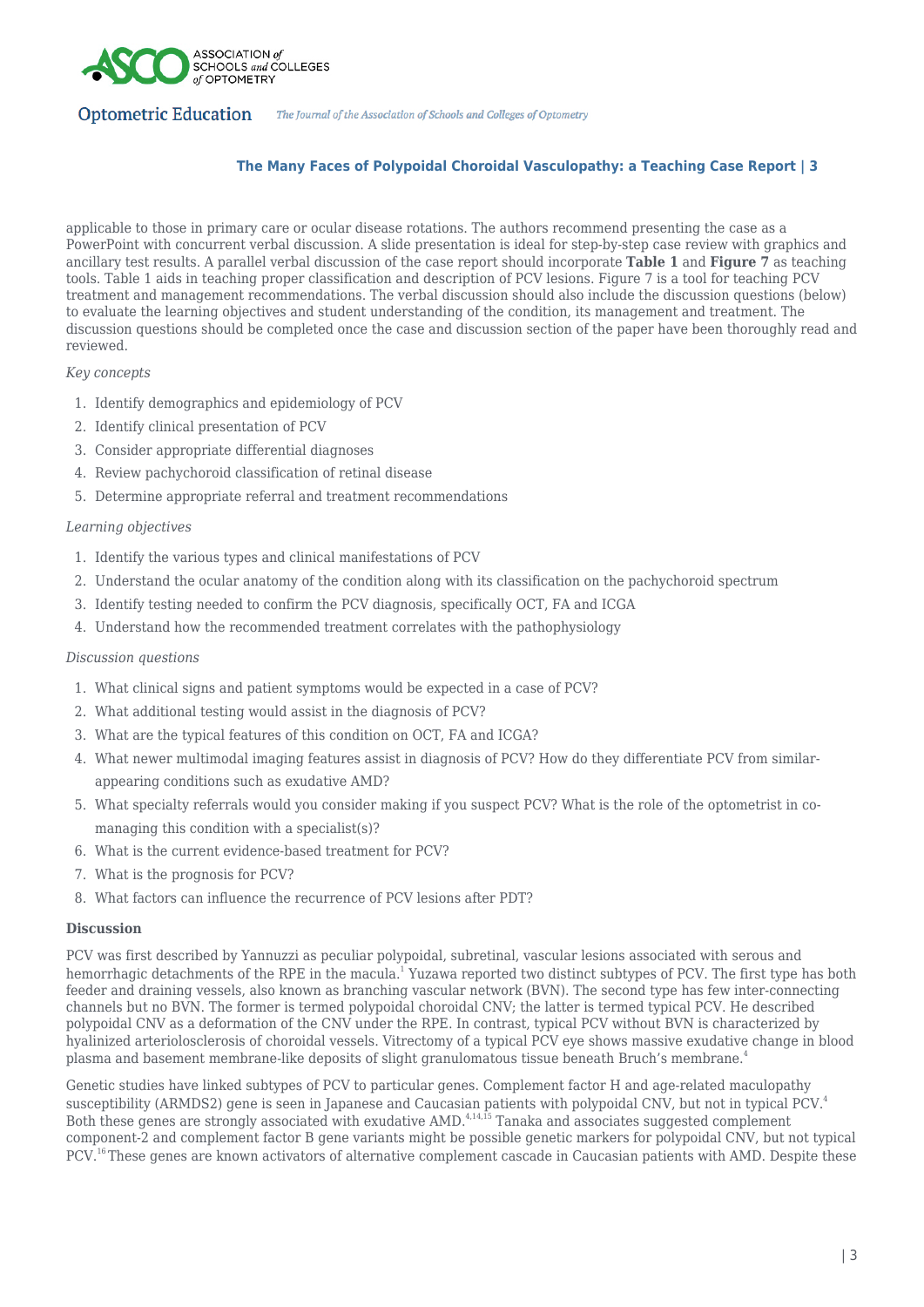

# **The Many Faces of Polypoidal Choroidal Vasculopathy: a Teaching Case Report | 4**

genetic similarities between AMD and PCV, differences in susceptibility patterns have been identified and can aid in proper diagnosis.<sup>17</sup>

Studies have also reported an upregulation of VEGF and pigment epithelial derived factor in the aqueous humor of eyes with PCV.<sup>18,19</sup> This change might be responsible for the neovascular complexes seen in PCV. These factors are prominent in active CNV and less common in new vessels where fibrosis or quiescent CNV was prominent.<sup>17</sup>

On dilated fundus exam, the dilated inner choroidal vessels of a PCV lesion appear as multiple reddish-orange nodules beneath the RPE.<sup>20</sup> According to Tan, there is a predilection for the macular region at 87.5%, and less frequent presence in the peripapillary region (6.5%) and extramacular region (5.6%). In the aforenoted study, macular region was defined as within 2 disc diameters (or 3 mm) from the center of the fovea. Peripapillary region was defined as within 1 disc diameter from the optic disc margin. Extramacular region was considered anywhere outside the peripapillary and macular region. PCV lesions can be single and isolated or widespread and multiple.<sup>21</sup>

| TABLE <sub>1</sub>                           |  |
|----------------------------------------------|--|
| Biffit Losing Classification and Passednator |  |

| Location      | <b>Clinically</b> | <b>FAICGA/OCTA Findings</b> |
|---------------|-------------------|-----------------------------|
| Peripapillary | Quiescent         | <b>Typical PCV</b>          |
| Macular       | Exudative         | Polypoidal CNV              |
| Extramacular  | Hemorrhagic.      |                             |

PCV = polypoids/choroids/vasculopathy: FA = fluorescein angiography: ICGA = indocyan<br>green angiography: OCTA = optical coherence tomography angiography: CNV = choroidal<br>neovascularization

Sources: Yuzawa et al.<sup>4</sup> Koh et al.<sup>21</sup> Tan et al.<sup>22</sup> Koh et al.<sup>22</sup>

#### **Table 1.** [Click to enlarge](https://journal.opted.org/wp-content/uploads/2022/03/WS22.P6.Table1r.jpg)

It is not uncommon to see spontaneous massive subretinal hemorrhages due to the rupture of the thin-walled choroidal vessels. Hence, PCV lesions can also be classified clinically as quiescent, exudative or hemorrhagic. Quiescent is when there are polyps but no subretinal or intraretinal fluid or hemorrhage. Exudative is when there are no hemorrhages but some exudative changes such as sensory retinal thickening, neurosensory detachments, pigment epithelium detachment (PED) and subretinal lipid exudation. Hemorrhagic is defined as any subretinal or sub-RPE hemorrhage with or without other exudative  $<sup>22</sup>$ 

PCV has been categorized as part of the pachychoroid spectrum of retinal conditions. This group of conditions, in addition to PCV, includes central serous chorioretinopathy, pachychoroid pigment epitheliopathy and pachychoroid neovasculopathy.<sup>23</sup> Pachychoroid refers to a thickening of the choroid with characteristic pathogenic dilation of blood vessels in Haller's layer. These vessels are referred to as "pachyvessels" and are associated with an abnormal increase in choroidal permeability.<sup>24</sup>Additionally, these pachyvessels are often accompanied by thinning of the choriocapillaris and middle choroidal layer vessels that overlie them. These features help to distinguish PCV from similarly appearing exudative AMD cases because the choroidal thickening pattern typical of pachychoroid is not associated with exudative AMD. In addition, there are minimal to no drusen associated with PCV, and there are often drusen associated with AMD.<sup>23</sup>

## *Diagnostic testing*

OCT is a valuable, non-invasive imaging modality appropriate in PCV cases. On OCT, PCV lesions appear as chronic multiple "serosanguineous" detachments of the RPE and/or neurosensory retina.<sup>25</sup> Sato and associates observed a classic appearance of a "double layer sign" seen in 59% of eyes with PCV on OCT. It is seen as two highly reflective lines, one in the RPE and the other in the Bruch's membrane. It signifies the location of the BVN or choroidal vascular network.<sup>26</sup> According to the Asia-Pacific Ocular Imaging Society PCV Workgroup, a combination of three specific OCT findings supports a diagnosis of PCV: sub-RPE "ring-like" lesions, en face complexes of RPE elevation, and sharp-peaked PEDs. The ring-like lesions appear as round structures underneath PEDs with varying levels of reflectivity; the en face RPE complexes appear as multiple PEDs connected by a hyper-reflective vascular network; and the sharp-peaked PEDs appear as "thumb-like" protrusions with steep vertical inclines. When using these three findings as diagnostic criteria, an accuracy level higher than 80% was achieved.<sup>2</sup>

The advancements in OCT technology have allowed for enhanced depth (ED) analysis of the choroid. The pathognomonic polypoidal lesions of PCV have been more specifically localized to a space between the RPE and Bruch's membrane. ED-OCT has been used to identify features that distinguish PCV from exudative AMD. The presence of increased choroidal thickness in eyes with PCV vs. those with AMD suggests different pathologies. Swept source OCT (SS-OCT) of pachychoroid patients has demonstrated that there is not always choroidal thickening; some patients classified as pachychoroid may have normal or even decreased choroid thickness due to concurrent atrophy of choroidal vasculature. SS-OCT also demonstrated that the area of maximal choroidal thickness in pachychoroid patients does correspond to the area with the greatest concentration of pachyvessels even if that maximum thickness level is not very high.<sup>17</sup>

OCT angiography (OCTA) is also useful in PCV diagnosis. A study by Chan et al. evaluated 31 patients with a total of 72 PCV lesions confirmed with ICGA. It was found that all lesions identified by ICGA were consistently identifiable on OCTA.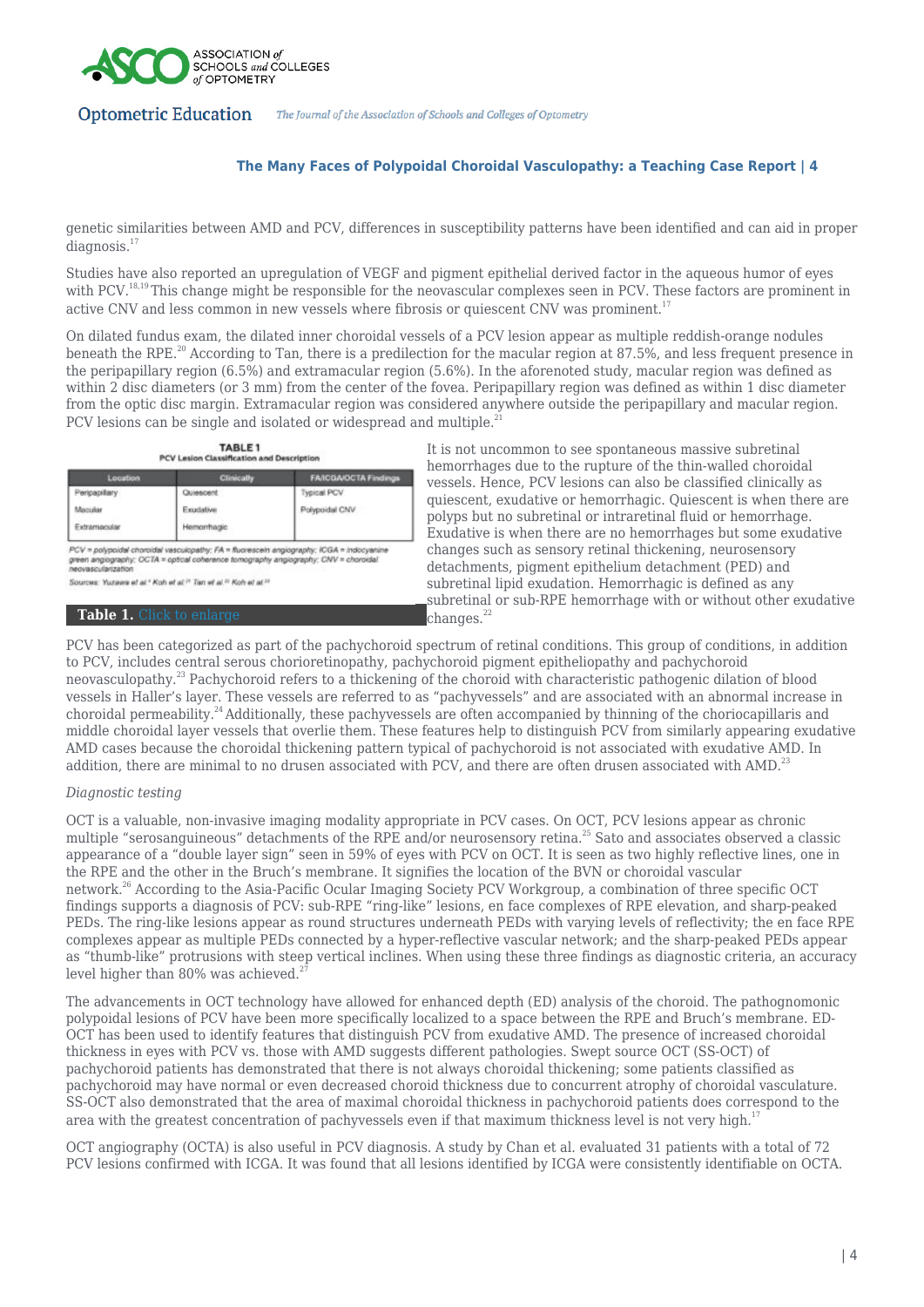

## **The Many Faces of Polypoidal Choroidal Vasculopathy: a Teaching Case Report | 5**

Additionally, 53 of 72 lesions showed "cluster-like" structures on en face imaging of the relevant layers, and 50 of 72 demonstrated "internal channels of flow" on cross-sectional imaging. The larger the lesion was, the more likely it was to have the aforenoted OCTA appearance.<sup>28</sup> Srour also found that branching vascular networks could be reliably identified using this non-invasive imaging modality.<sup>29</sup> When OCTA was used to classify features of BVN, three main patterns emerged. A trunk-like pattern was most frequently observed, in about half of cases, followed by a "glomeruli-like" vascular network and a "stick" pattern.<sup>30</sup>

On FA, a quiescent PCV lesion typically has some occult CNV characteristics with early hyper- and hypofluorescence. Exudative lesions are observed as progressive and uniform hypofluorescence in the early phase with intense pooling in the late phase. Hemorrhagic lesions are hypofluorescent secondary to blockage of dye by blood. Hence, macular PCV is often misdiagnosed as occult or minimally classic AMD based on FA alone.<sup>10</sup>

ICGA is the gold standard for diagnosing, classifying and treating PCV. Indocyanine green absorbs and emits near-infrared light and is therefore able to penetrate RPE deeper. The dye also has a higher binding affinity to plasma protein, so it does not leak as rapidly from the choriocapillaris as fluorescein.<sup>30</sup> ICGA should be considered whenever ophthalmic examination reveals spontaneous, massive subretinal hemorrhage, notches or hemorrhagic or serous PED, a lack of response to anti-VEGF therapy, and/or clinically visible orange-red subretinal nodules. However, appearance of orange-red nodular elevations is not diagnostic for PCV because small PEDs without polyps can have a similar appearance.<sup>2</sup>

In early- to mid-phase ICGA, larger choroidal vessels fill with dye while the surrounding area remains hypofluorescent. The "polyps" in terminal vessels, aneurysmal dilations, become hyperfluorescent prior to the retinal vessels. Leakage from the "polyps" begins during the mid phase. During this phase, the size of the choroidal hyperfluorescence matches the clinical observation of the lesion. During the late phase, the previously surrounding darker areas become hyperfluorescent while the center of the lesion becomes hypofluorescent. In the very late phase, a non-leaking PCV lesion will become "washedout," but a leaking PCV lesion remains hyperfluorescent.<sup>32</sup>

According to evidence-based guidelines for diagnosis of PCV by Tan, PCV is defined as single or multiple focal nodular areas of hyperfluorescence from choroidal circulation within 6 minutes after injection of indocyanine green with one or more of the following features (statistics in parenthesis represent prevalence of the relative factor):

- nodular appearance on stereoscopic view of ICGA (95.3%)
- hyperfluorescent halo surrounding the focal hypofluorescence (81.3%)
- association with BVN on ICGA (77.6%)
- pulsatile filling of the polyps in dynamic ICGA (25.2%)
- focal hyperfluorescence corresponding in location to an orange nodule of fundus (37.4%)
- association with massive (> 4 disc diameters) submacular hemorrhage  $(7.5\%)^{21,22}$

Multiple reports have also suggested that pulsatile hyperfluorescent filling of the polyp nodule might be unique to PCV.<sup>33-35</sup>

## *Treatment/management*

Treatment of PCV is based on location of active leakage and whether it is affecting vision. 50% of lesions are self-limiting and not visually significant.<sup>20</sup> PCV is considered active if any of the following are present: ophthalmic findings, OCT and/or angiography that attributes PCV to a drop in vision of at least 5 letters (on ETDRS chart), subretinal fluid with or without intraretinal fluid, PED or subretinal hemorrhage, or angiographic evidence of leakage.<sup>22</sup> 60% of active lesions will have complete resolution of serous retinal detachment when laser photocoagulation is applied to ICGA-identified polypoidal feeder vessels.<sup>36</sup> Therefore, active extrafoveal exudative leakage should be treated with laser photocoagulation. Active subfoveal and juxtafoveal PCV lesions are considered sight-threatening and should be treated based on the guidelines established by the EVEREST, EVEREST II and PLANET studies.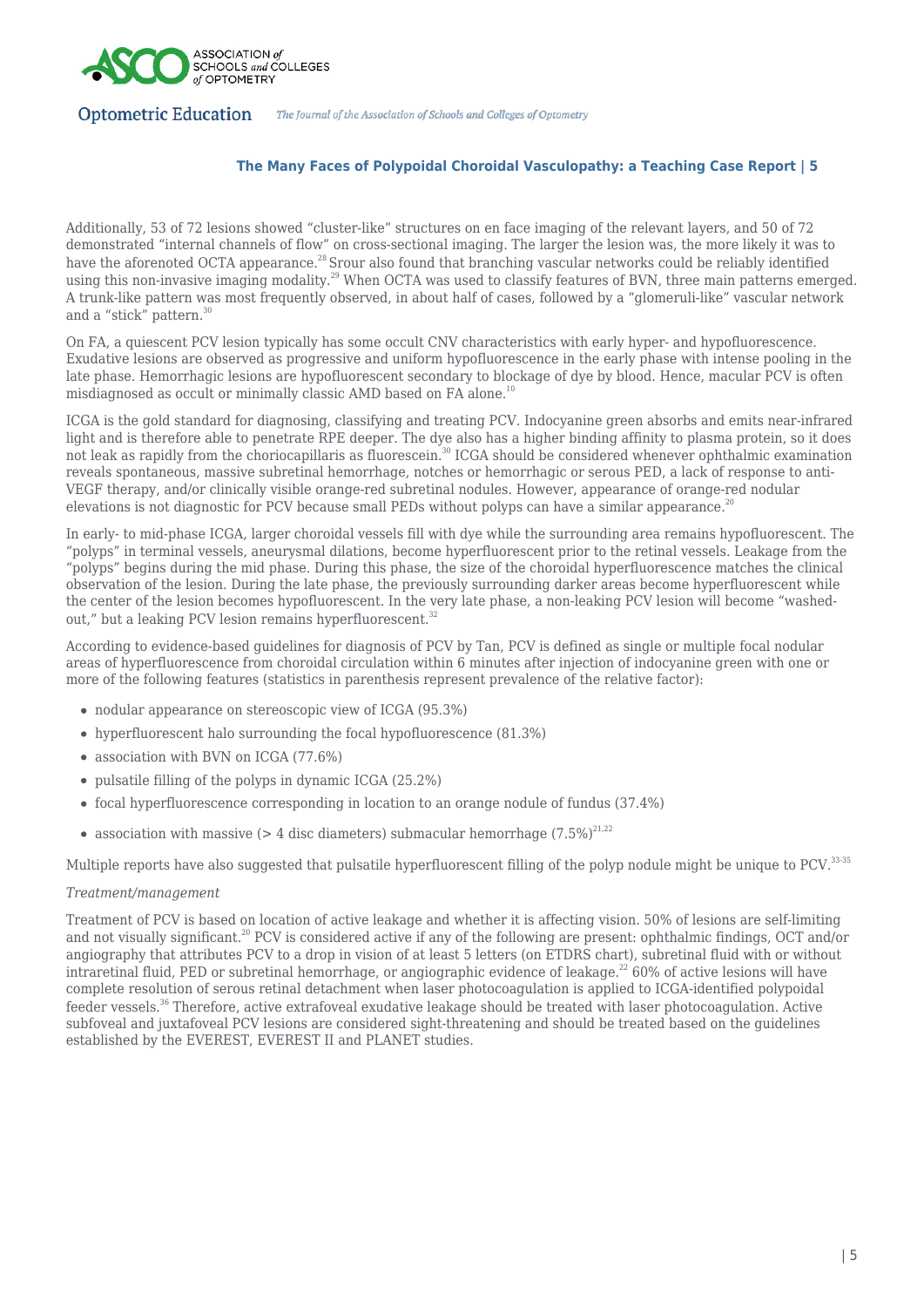

#### **The Many Faces of Polypoidal Choroidal Vasculopathy: a Teaching Case Report | 6**

The EVEREST study was a multicenter, double-masked, prospective study investigating symptomatic PCV cases treated with verteporfin PDT combined with ranibizumab (Lucentis) vs. PDT alone vs. ranibizumab monotherapy. At 6 months, 71.8% of patients had complete regression with verteporfin PDT treatment alone with BCVA improvement of 7.5 letters, whereas 77.8% had complete regression with PDT verteporfin combined with ranibizumab with a 10.9 letter improvement. Ranibizumab monotherapy had a complete regression rate of 28.6% and improvement of 9.2 letters. Based on EVEREST findings, subfoveal and juxtafoveal PCV should be treated either with ICGA-guided verteporfin PDT or a combination of verteporfin PDT and three 0.5-mg ranibizumab intravitreal injections at monthly intervals.<sup>20</sup> The results proposed that combination therapy should be considered the treatment of choice in the following scenarios: leakage from BVN and polyps, large amounts of subretinal fluid or exudation associated with PED, ICGA features that are ambiguous between PCV and CNV, and/or if the lesions are a combination of typical PCV and typical CNV. Ranibizumab monotherapy is suggested for initial therapy if verteporfin PDT treatment is contraindicated or not possible.<sup>22</sup> Subfoveal and juxtafoveal PCV should be monitored 3 months after initial treatment using FA, OCT and ICGA. If there is still leakage on FA/OCT but complete polyp regression on ICGA after 3 months, retreatment with ranibizumab is recommended. If there is incomplete regression of polyps, retreatment with verteporfin PDT monotherapy combined with ranibizumab or alone is recommended.<sup>22</sup>

The follow-up study, EVEREST II, investigated the safety and efficacy of ranibizumab monotherapy vs. combination therapy with ranibizumab and PDT in treating PCV. Participants were randomized into one of two treatment groups, ranibizumab plus PDT or ranibizumab with sham PDT, and monitored for 24 months. The average BCVA improvement in the combination therapy group was 9.6 letters as compared to the monotherapy group improvement of 5.5 letters. 56.6% of polyp lesions had complete regression in the combination therapy group as compared to 26.7% in the monotherapy group (which was consistent with findings in EVEREST). The results suggest that combination therapy with ranibizumab and PDT remains the superior treatment option over ranibizumab monotherapy.<sup>37</sup>



The PLANET study investigated the safety and efficacy of aflibercept (Eylea), with and without PDT in treatment of PCV. All patients received treatment with intravitreal aflibercept for the first 3 months, then were randomized into an aflibercept monotherapy group or a group qualifying for  $\pi$ rescue" PDT, which was subdivided into a sham PDT group and a rescue PDT group. After 52 weeks, mean improvement in BCVA for the aflibercept monotherapy group was comparable to the aflibercept plus PDT rescue group at 10.7 vs. 9.1 letters respectively. The proportion of patients with polyp regression after treatment was also comparable in the two groups with 33.1% regressed after aflibercept monotherapy and 29.1% regressed in the aflibercept plus rescue PDT group. This study concluded that aflibercept monotherapy was at least as effective for most PCV patients as combination therapy and additional treatment with rescue PDT did not offer a significant benefit.<sup>38</sup>

It has been noted that presence of a BVN tends to offer a less efficacious response to PDT as compared to lesions without BVN because of increased likelihood of recurrence. BVNs tend to leak even if the polyps themselves have completely regressed with PDT treatment. Hence, polypoidal CNV tends to have poorer prognosis for visual outcomes.<sup>22</sup>

The case at hand can be evaluated using the adapted evidence-based guidelines in **Figure 7** and the OCT features discussed above. Fundoscopic features of orange-red subretinal nodules along with spontaneous subretinal hemorrhage were present along with OCT features of pachyvessels and subretinal fluid. ICGA identified focal filling of polyps along with hypofluorescence matching the orange nodules seen on retinal exam. The level of leakage and its impact on vision were considered to determine treatment. Fortunately for this patient, the lesion was located near the optic nerve rather than at or near the macula and therefore close monitoring was the management of choice.

#### **Conclusion**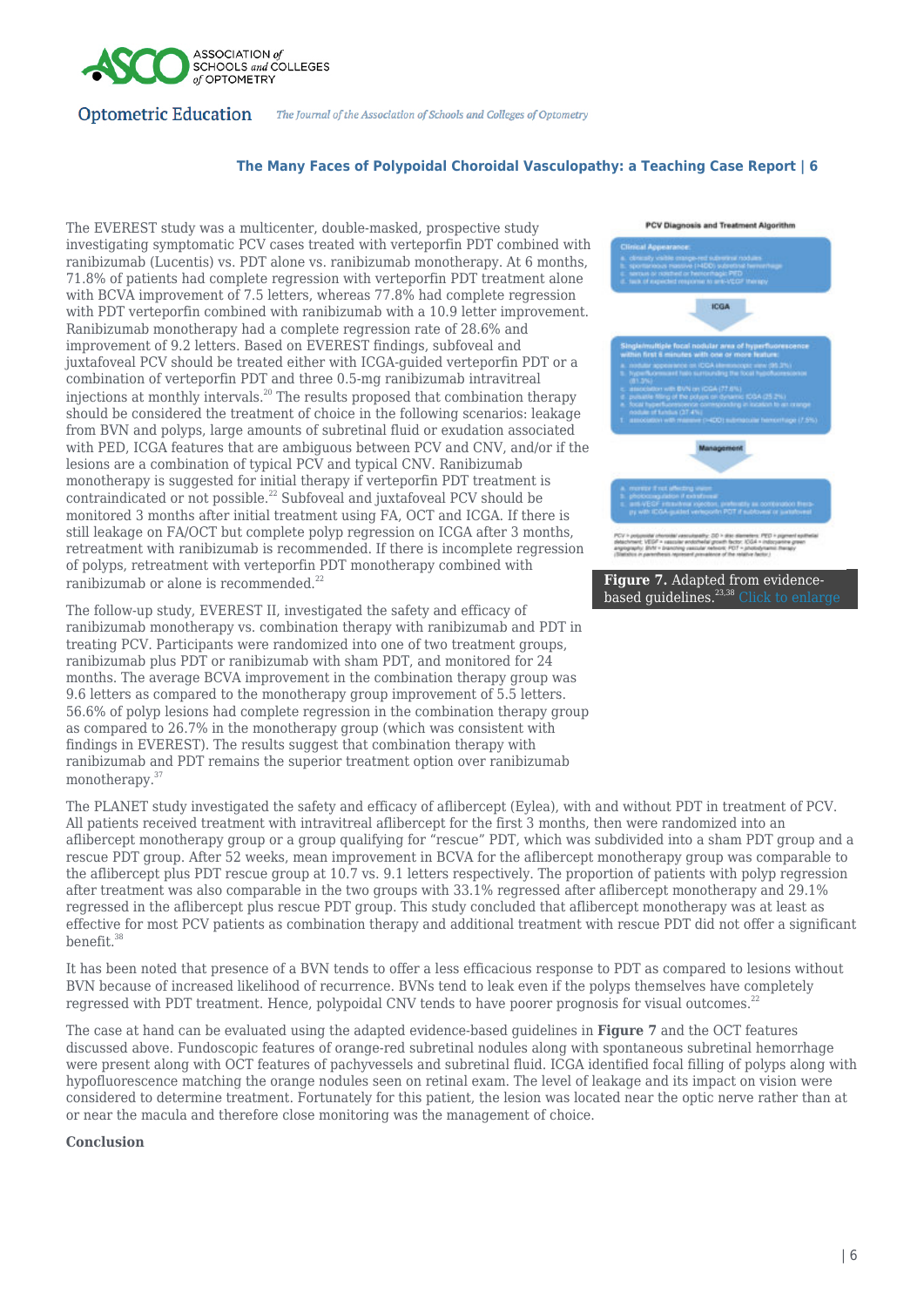

# **The Many Faces of Polypoidal Choroidal Vasculopathy: a Teaching Case Report | 7**

PCV is a commonly misdiagnosed condition. Guidelines for its management differ from those of similar-appearing conditions such as exudative AMD; therefore, initial proper diagnosis provides patients with the best opportunity for successful treatment. PCV is also a condition that can spontaneously regress or recur (if it has an associated BVN). This relapsing-remitting nature of PCV makes management challenging. Most often, PCV can be monitored. However, if the lesion is visually significant, ICGA-guided PDT with verteporfin in combination with anti-VEGF treatment should be utilized until the lesion has regressed. The presence of BVNs increases recurrence rate and decreases prognosis of polypoidal CNV compared to typical PCV.

It is important for optometrists to understand the pathophysiology and progression of PCV to properly diagnose the condition, coordinate specialist referrals and counsel patients on prognosis. Such understanding also provides optometrists with increased ability to co-manage PCV patients undergoing treatment or monitor patients in whom treatment is not indicated. Lastly, this provides an opportunity for optometrists to provide rehabilitative and low vision services if the condition becomes visually significant enough to impede a patient's activities of daily living.

## **References**

- 1. Yannuzzi LA, Sorenson J, Spaide RF, Lipson B. Idiopathic polypoidal choroidal vasculopathy (IPCV). Retina. 1990;10(1):1-8.
- 2. Kleiner RC, Brucker AJ, Johnston RL. The posterior uveal bleeding syndrome. Retina. 1990;10(1):9-17.
- 3. Lim TH, Laude A, Tan CS. Polypoidal choroidal vasculopathy: an angiographic discussion. Eye (Lond). 2010 Mar;24(3):483-90.
- 4. Yuzawa M. [Polypoidal choroidal vasculopathy]. Nippon Ganka Gakkai Zasshi. 2012 Mar;116(3):200-31; discussion 232. Japanese.
- 5. Yannuzzi LA, Wong DW, Sforzolini BS, et al. Polypoidal choroidal vasculopathy and neovascularized age-related macular degeneration. Arch Ophthalmol. 1999 Nov;117(11):1503-10.
- 6. Byeon SH, Lee SC, Oh HS, et al. Incidence and clinical patterns of polypoidal choroidal vasculopathy in Korean patients. Jpn J Ophthalmol. 2008;52:57-62.
- 7. Uyama M, Wada M, Nagai Y, et al. Polypoidal choroidal vasculopathy: natural history. Am J Ophthalmol. 2002 May;133(5):639-48.
- 8. Lafaut BA, Leys AM, Snyers B, et al. Polypoidal choroidal vasculopathy in Caucasians. Graefes Arch Clin Exp Ophthalmol. 2000;238:752-759.
- 9. Ladas ID, Rouvas AA, Moschos MM, Synodinos EE, Karagiannis DA, Koutsandrea CN. Polypoidal choroidal vasculopathy and exudative age-related macular degeneration in Greek population. Eye (Lond). 2004 May;18(5):455-9.
- 10. Scassellati-Sforzolini B, Mariotti C, Bryan R, et al. Polypoidal choroidal vasculopathy in Italy. Retina 2001;21:121-125.
- 11. Byeon SH, Lee SC, Oh HS, et al. Incidence and clinical patterns of polypoidal choroidal vasculopathy in Korean patients. Jpn J Ophthalmol. 2008;52:57-62.
- 12. Sho K, Takahashi K, Yamada H, et al. Polypoidal choroidal vasculopathy: incidence, demographic features, and clinical characteristics. Arch Ophthalmol. 2003;121:1392-1396.
- 13. Polypoidal Choroidal Vasculopathy (PCV) North America, Oct 2016 [Internet]. San Francisco, CA: American Academy of Ophthalmology; c2016 [cited 2022 March 14]. 2016 Oct. Available from: [https://www.aao.org/topic-detail/polypoidal-choroidal-vasculopathy-pcv-north-a.](https://www.aao.org/topic-detail/polypoidal-choroidal-vasculopathy-pcv-north-a)
- 14. Gotoh N, Nakanishi H, Hayashi H, et al. ARMS2 (LOC387715) variants in Japanese patients with exudative age-related macular degeneration and polypoidal choroidal vasculopathy. Am J Ophthalmol. 2009 Jun;147(6):1037-41, 1041.e1-2.
- 15. Kondo N, Honda S, Kuno S, Negi A. Coding variant 162V in the complement factor H gene is strongly associated with polypoidal choroidal vasculopathy. Ophthalmology. 2009 Feb;116:304-10.
- 16. Tanaka K, Nakayama T, Mori R, Sato N, Kawamura A, Yuzawa M. Associations of complement factor B and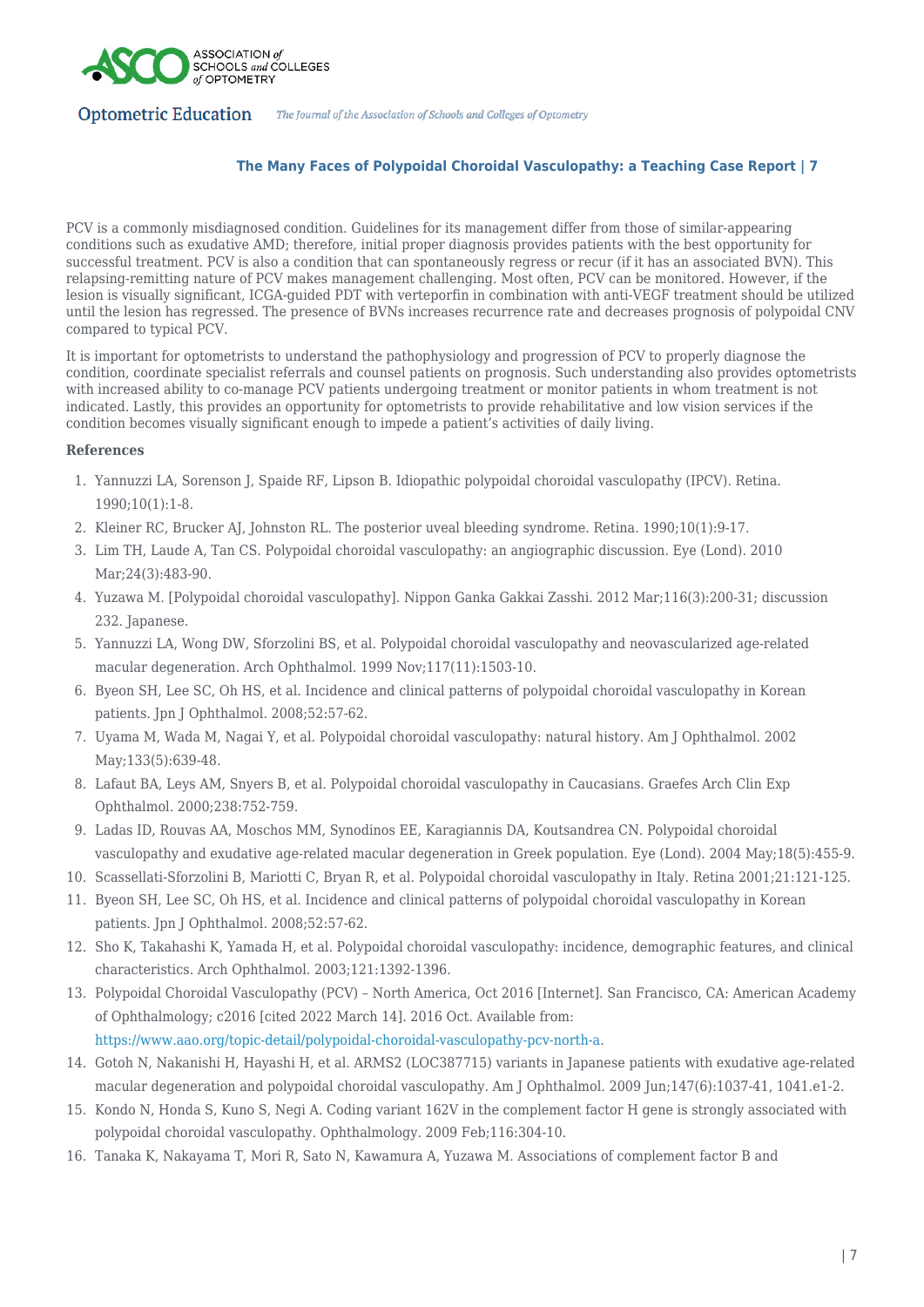

# **The Many Faces of Polypoidal Choroidal Vasculopathy: a Teaching Case Report | 8**

complement component 2 genotypes with subtypes of polypoidal choroidal vasculopathy. BMC Ophthalmol. 2014 Jun 25;14:83.

- 17. Lee WK, Baek J, Dansingani KK, Lee JH, Freund KB. Choroidal morphology in eyes with polypoidal choroidal vasculopathy and normal or subnormal subfoveal choroidal thickness. Retina. 2016 Dec;36 Suppl 1:S73-S82.
- 18. Tong JP, Chan WM, Liu DT, et al. Aqueous humor levels of vascular endothelial growth factor and pigment epitheliumderived factor in polypoidal choroidal vasculopathy and choroidal neovascularization. Am J Ophthalmol. 2006;141:456-462.
- 19. Matsuoka M, Ogata N, Otsuji T, et al. Expression of pigment epithelium growth factor and vascular endothelial growth factor in choroidal neovascular membranes and polypoidal choroidal vasculopathy. Br J Ophthalmol. 2004;88:809-915.
- 20. Koh A, Lee WK, Chen LJ, et al. EVEREST study: efficacy and safety of verteporfin photodynamic therapy in combination with ranibizumab or alone versus ranibizumab monotherapy in patients with symptomatic macular polypoidal choroidal vasculopathy. Retina. 2012 Sep;32(8):1453-64.
- 21. Tan CS, Ngo WK, Lim LW, Lim TH. A novel classification of the vascular patterns of polypoidal choroidal vasculopathy and its relation to clinical outcomes. Br J Ophthalmol. 2014 Nov;98(11):1528-33.
- 22. Koh AH: Expert PCV Panel, Chen LJ, Chen SJ, Chen Y, et al. Polypoidal choroidal vasculopathy: evidence-based guidelines for clinical diagnosis and treatment. Retina. 2013 Apr;33(4):686-716.
- 23. Dolz-Marco R, Dansingani K, Freund KB. The pachychoroid clinical spectrum. Retina Today. 2016 May/June:57-60.
- 24. Ijuin N, Tsujinaka H, Hirai H, et al. Clinical implications of pachyvessels in polypoidal choroidal vasculopathy. BMC Ophthalmol. 2020 Apr 29;20(1):170.
- 25. McCleary CD, Guier CP, Dunbar MT. Polypoidal choroidal vasculopathy. Optometry. 2004 Dec;75(12):756-70.
- 26. Sato T, Kishi S, Watanabe G, Matsumoto H, Mukai R. Tomographic features of branching vascular networks in polypoidal choroidal vasculopathy. Retina. 2007 Jun;27(5):589-94.
- 27. Cheung CMG, Lai TYY, Teo K, et al. Polypoidal choroidal vasculopathy: consensus nomenclature and non-indocyanine green angiograph diagnostic criteria from the Asia-Pacific Ocular Imaging Society PCV Workgroup. Ophthalmology. 2021 Mar;128(3):443-452.
- 28. Chan SY, Wang Q, Wang YX, Shi XH, Jonas JB, Wei WB. Polypoidal choroidal vasculopathy upon optical coherence tomographic angiography. Retina. 2018 Jun;38(6):1187-1194.
- 29. Srour M, Querques G, Souied EH. Optical coherence tomography angiography of idiopathic polypoidal choroidal vasculopathy. Dev Ophthalmol. 2016;56:71-6.
- 30. Huang CH, Yeh PT, Hsieh YT, Ho TC, Yang CM, Yang CH. Characterizing branching vascular network morphology in polypoidal choroidal vasculopathy by optical coherence tomography angiography. Sci Rep. 2019 Jan 24;9(1):595.
- 31. Desmettre T, Devoisselle JM, Mordon S. Fluorescence properties and metabolic features of indocyanine green (ICG) as related to angiography. Surv Ophthalmol. 2000 Jul-Aug;45(1):15-27.
- 32. Spaide RF, Yannuzzi LA, Slakter JS, Sorenson J, Orlach DA. Indocyanine green videoangiography of idiopathic polypoidal choroidal vasculopathy. Retina. 1995;15(2):100-10.
- 33. Okubo A, Hirakawa M, Ito M, Sameshima M, Sakamoto T. Clinical features of early and late stage polypoidal choroidal vasculopathy characterized by lesion size and disease duration. Graefes Arch Clin Exp Ophthalmol. 2008 Apr;246(4):491-9.
- 34. Okubo A, Ito M, Sameshima M, Uemura A, Sakamoto T. Pulsatile blood flow in the polypoidal choroidal vasculopathy. Ophthalmology. 2005 Aug;112(8):1436-41.
- 35. Byeon SH, Lew YJ, Lee SC, Kwon OW. Clinical features and follow-up results of pulsating polypoidal choroidal